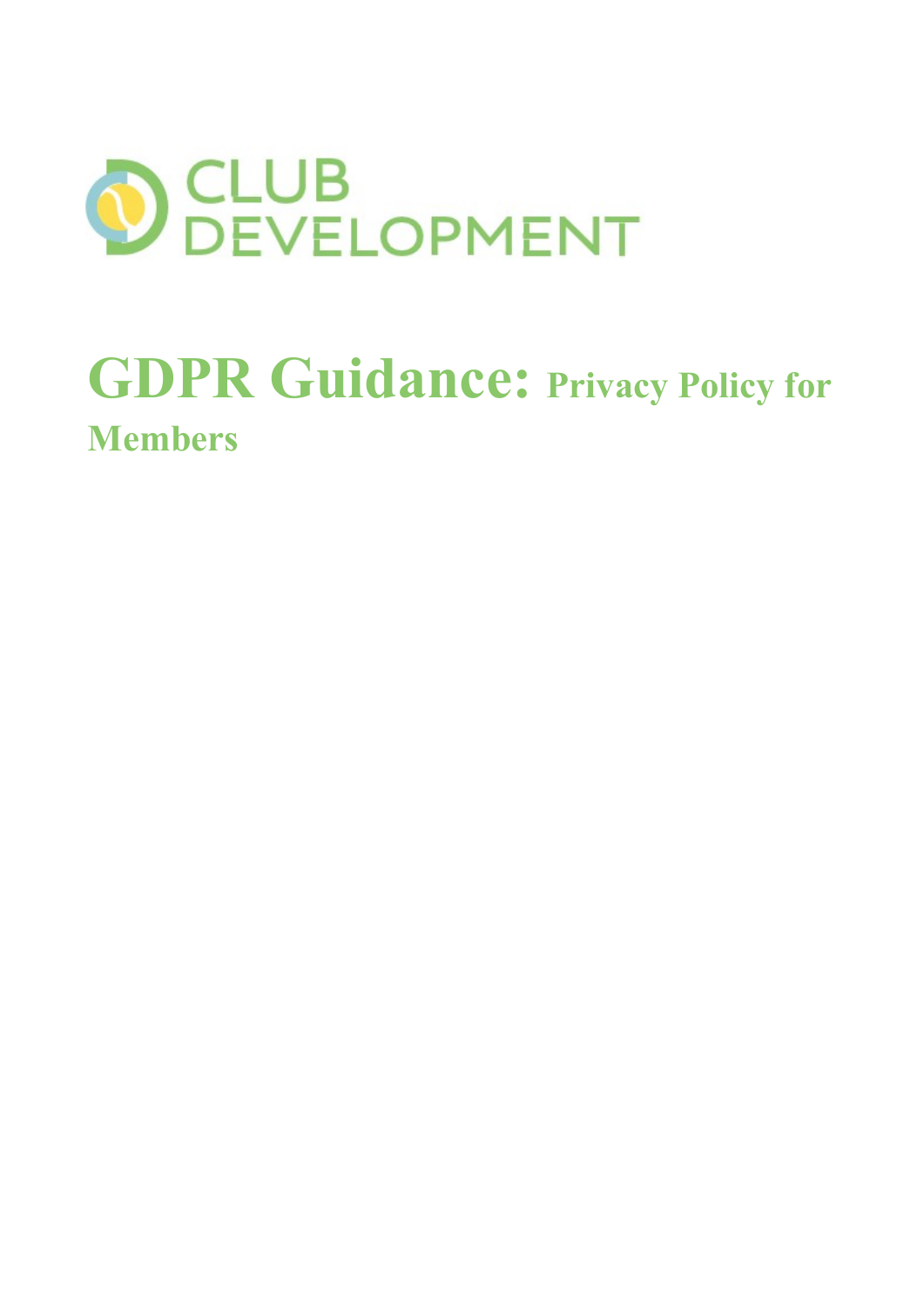For the purposes of the General Data Protection Regulation ("GDPR") and UK data protection laws, the controller is FALKLAND TENNIS CLUB (the "Venue") of Dunshalt Road, Falkland, KY15 7DB .

#### About this document

This privacy policy sets out the way we process your personal data and we've created this privacy policy to make sure you are aware of how we use your data as a member of our tennis venue.

#### How we collect your information

We may collect your personal data in a few limited ways, namely:

- Directly from you, when you fill in an application for membership, when you make enquiries on our website, when you provide information via the Venue's club management software or court booking system, or when you interact with us during your time as a member in various other ways (for example, where you enter a competition, renew your membership, sign up for a course or lessons);
- From someone else who has applied for membership on your behalf (for example a family member or your tennis coach who has provided us with your contact details for that purpose);
- From the LTA (for example, where the LTA passes on your details to us in connection with a complaint or query you have raised about our Venue).

### The types of information we collect

We may collect the following types of personal data about you:

- Contact and communications information, including your contact details (including email address(es), telephone numbers and postal address(es) and records of communications and interactions we have had with you);
- Financial information, including Direct Debit details;
- Certain other information which you volunteer when making use of your membership benefits (for example, when making court bookings or making use of other Venue facilities).

We may also collect data about your health or medical conditions, where you have volunteered this, for example so that we can cater for you when you attend a Venue social event or a course/camp.

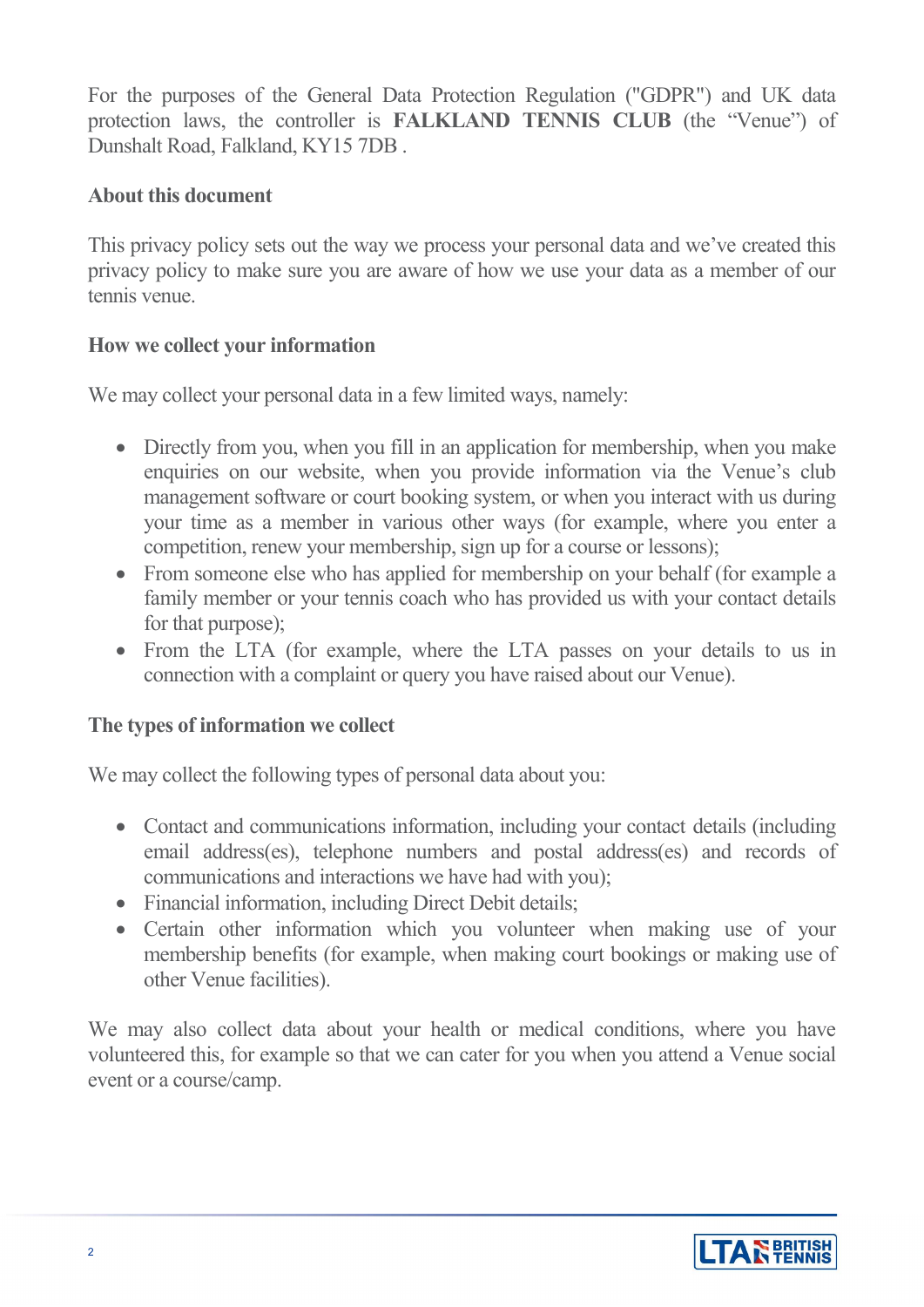#### How we use personal data

Personal data provided to us will be used for the purposes set out at the time of collection and, where relevant, in accordance with any preferences you express.

More generally, we will use your personal data for the following purposes:

- Administration of your Venue membership, including:
	- o informing you about court / facilities opening hours;
	- o taking payment of membership fees;
- Fulfilment of orders for goods and services, including court bookings;
- Administration of the Wimbledon ballot;

where this is necessary for the performance of a contract (including any written terms and conditions relating to your membership) with you;

- Research and statistical analysis about who is playing tennis in our Venue;
- Communication about our Venue activities that we think may be of interest to you;
- Storing your details on the software platform we use for our online Venue member management database / court booking system. Please note that your own use of the software or system is subject to the Terms and Conditions and Privacy Policy published on that site;

where this is necessary for our legitimate interests (for example in increasing use of our Venue's facilities and participation in the game generally);

• Promoting our Venue and promoting goods and services of third parties (for example, equipment suppliers, operators of coaching courses, and organisers of tennis events) where we think this will be of interest to you;

where this is necessary for our legitimate interests (or the legitimate interests of a third party), and/or where we have your consent, as applicable.

#### Your marketing preferences

We will always respect your wishes in respect of what type of communications you want to receive from us and how you want to receive them. There are some communications, however, that we need to send you regardless of your marketing preferences in order for us

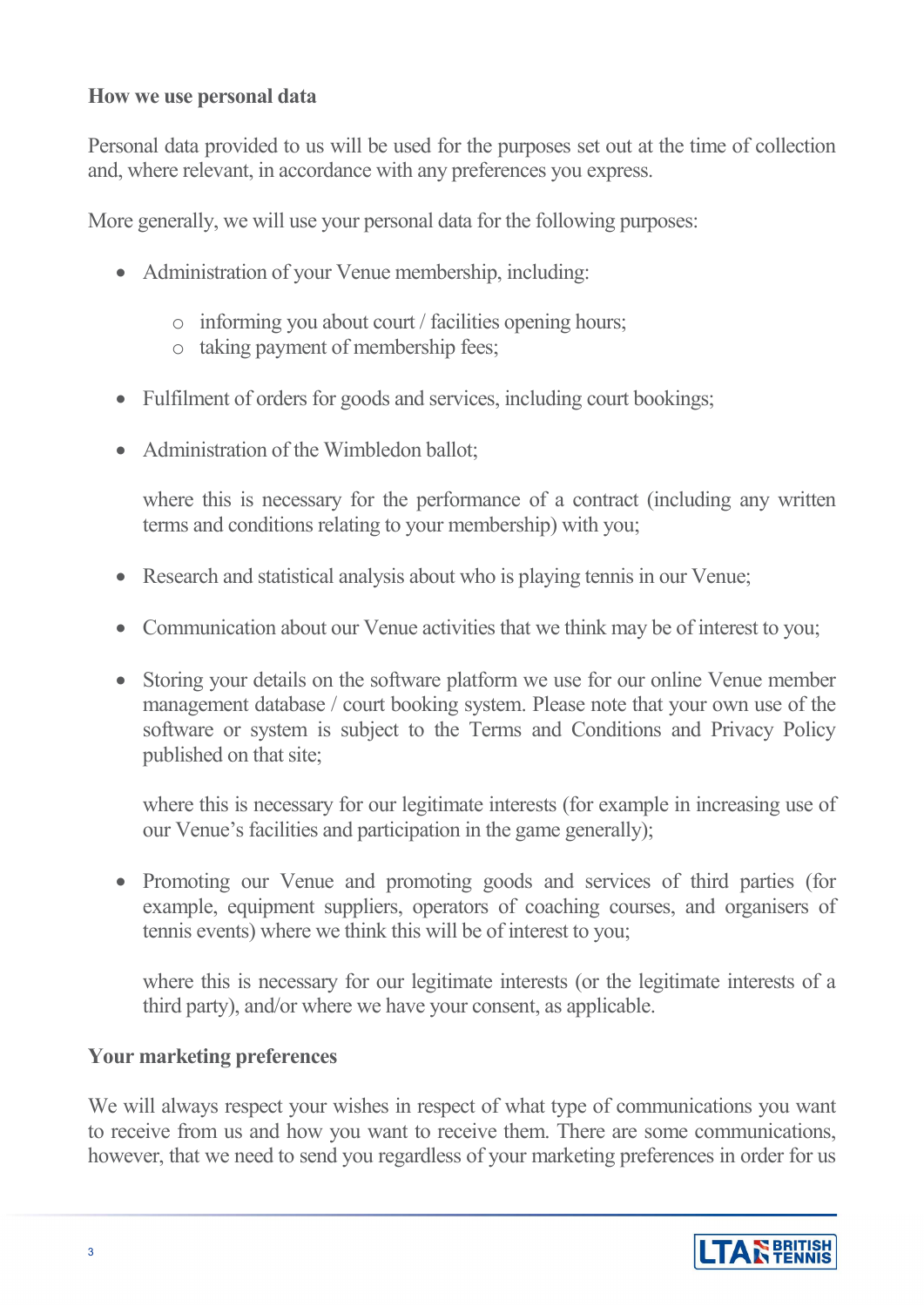to fulfil our contractual obligations to you as a member of our Venue. Examples of these essential service communications are:

- Records of transactions, such as payment receipts or Direct Debit confirmations (as applicable).
- Membership related mailings such as your membership renewal reminder, notices of formal meetings and information about venue closures and holiday opening hours.

You are in control of how we communicate with you. You can update your choices and/or your contact details by contacting the Committee via email or post as follows:

Email: falklandtennisclub@gmail.com Post: Falkland Tennis Club, Dunshalt Road, Falkland, KY15 7DB

## Sharing your information with others

We do not sell or share your personal data for other organisations to use other than as set out below.

Personal data collected and processed by us may be shared with the following third parties, where necessary:

- Our volunteers, for the purposes of administering your membership and giving you access to the membership benefits to which you are entitled.
- Our contractors and suppliers, including coaches and any provider of membership management services.

# How long your information is kept

We keep your personal data only for as long as necessary for each purpose we use it. For most membership data, this means we retain it for so long as you have a valid Venue membership and for a period of six years after your last interaction with us (for accounting, tax reporting and record-keeping purposes).

# Your rights

Under certain circumstances, by law you have the right to:

- Request access to your personal data (commonly known as a "data subject access") request"). This enables you to receive a copy of the personal data we hold about you and to check that we are lawfully processing it.
- Request correction of the personal data that we hold about you. This enables you to have any incomplete or inaccurate information we hold about you corrected.